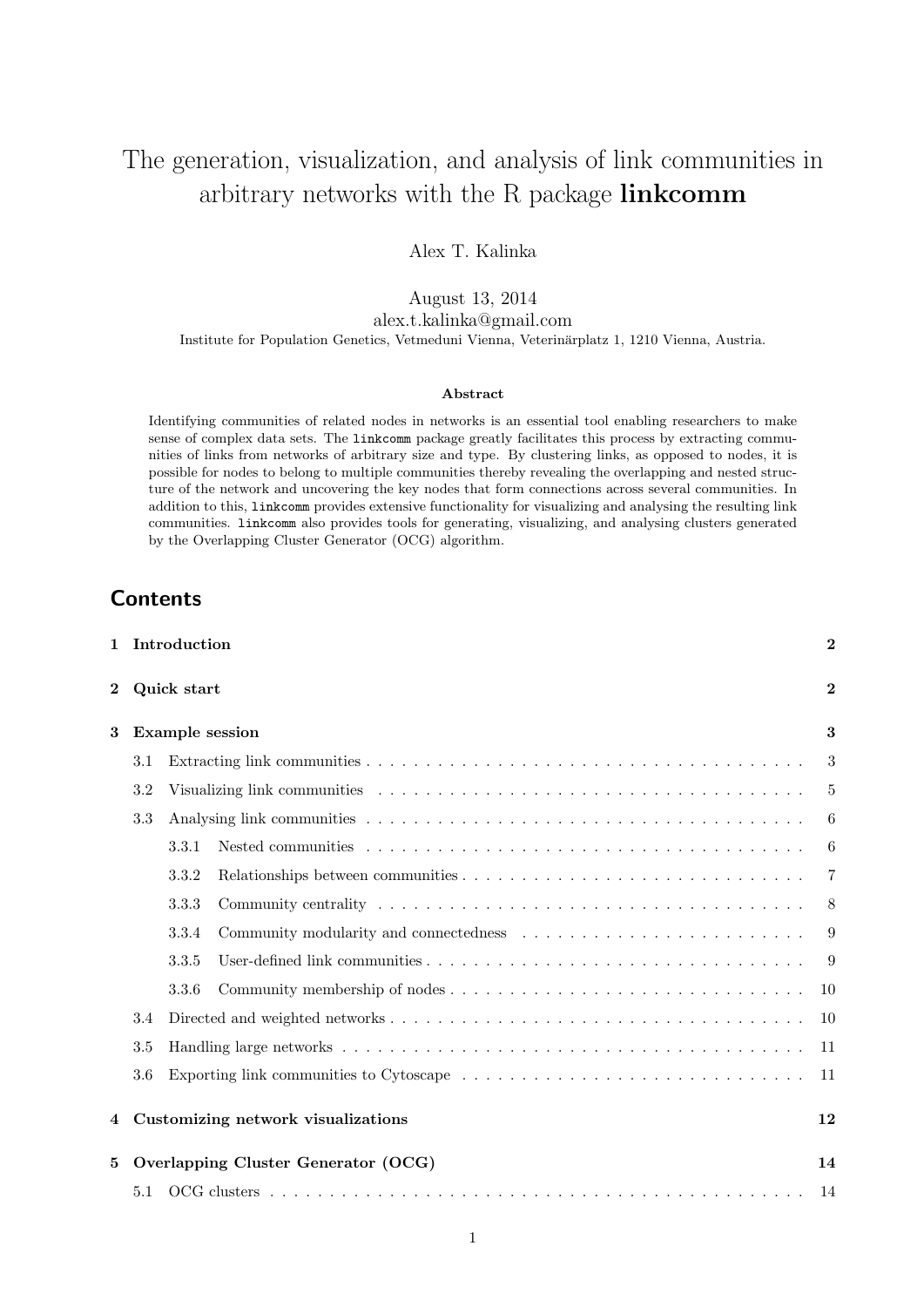## 1 Introduction

The representation of systems of interacting elements as networks has brought fresh perspectives and insights to the analysis of complex phenomena from the biological to the social sciences. When analysing the structure, function, and dynamics of these networks it is extremely useful to identify sets of related nodes, known as communities (Radicchi et al., 2004).

This approach is greatly enhanced by clustering the links between nodes, rather than the nodes themselves (Evans and Lambiotte, 2009; Ahn et al., 2010). With this method it is possible for nodes to belong to multiple communities, and this in turn reveals the overlapping and nested structure of the network while simultaneously identifying key nodes with membership across several communities.

The R package linkcomm (Kalinka and Tomancak, 2011) implements the algorithm proposed by Ahn et al. (2010). Similarities between links that share a node are assigned using the Jaccard coefficient and these similarities are then used to hierarchically cluster the links. The resulting dendrogram is cut at a point that maximises the density of links within the clusters after normalizing against the maximum and minimum numbers of links possible in each cluster.

## 2 Quick start

To install linkcomm run the following command within R:

```
> install.packages("linkcomm")
```
To load linkcomm into your current R session:

> library(linkcomm)

To run an interactive demonstration of linkcomm within R:

```
> demo(topic = "linkcomm", package = "linkcomm")
```
Four networks are provided as part of the package so that users can see how the functions work before using their own data:

- 1. A co-appearance network for the stage musical of Les  $Missanables$  (lesmiserables).
- 2. A social network of friendships between the members of a karate club (karate).
- 3. A sub-network of protein interactions from the yeast interactome (pp\_rnapol).
- 4. A sub-network of protein interactions from the human interactome (human\_pp).

Each network is arranged as an edge list and stored as a data frame. Other acceptable formats for input networks are character or integer matrices.

```
> head(lesmiserables)
```

|   | V1               | V2                         |
|---|------------------|----------------------------|
| 1 | Napoleon         | Myriel                     |
|   | 2 MlleBaptistine | Myriel                     |
| 3 | MmeMagloire      | Myriel                     |
| 4 |                  | MmeMagloire MlleBaptistine |
| 5 | CountessDeLo     | Myriel                     |
| 6 | Geborand         | Myriel                     |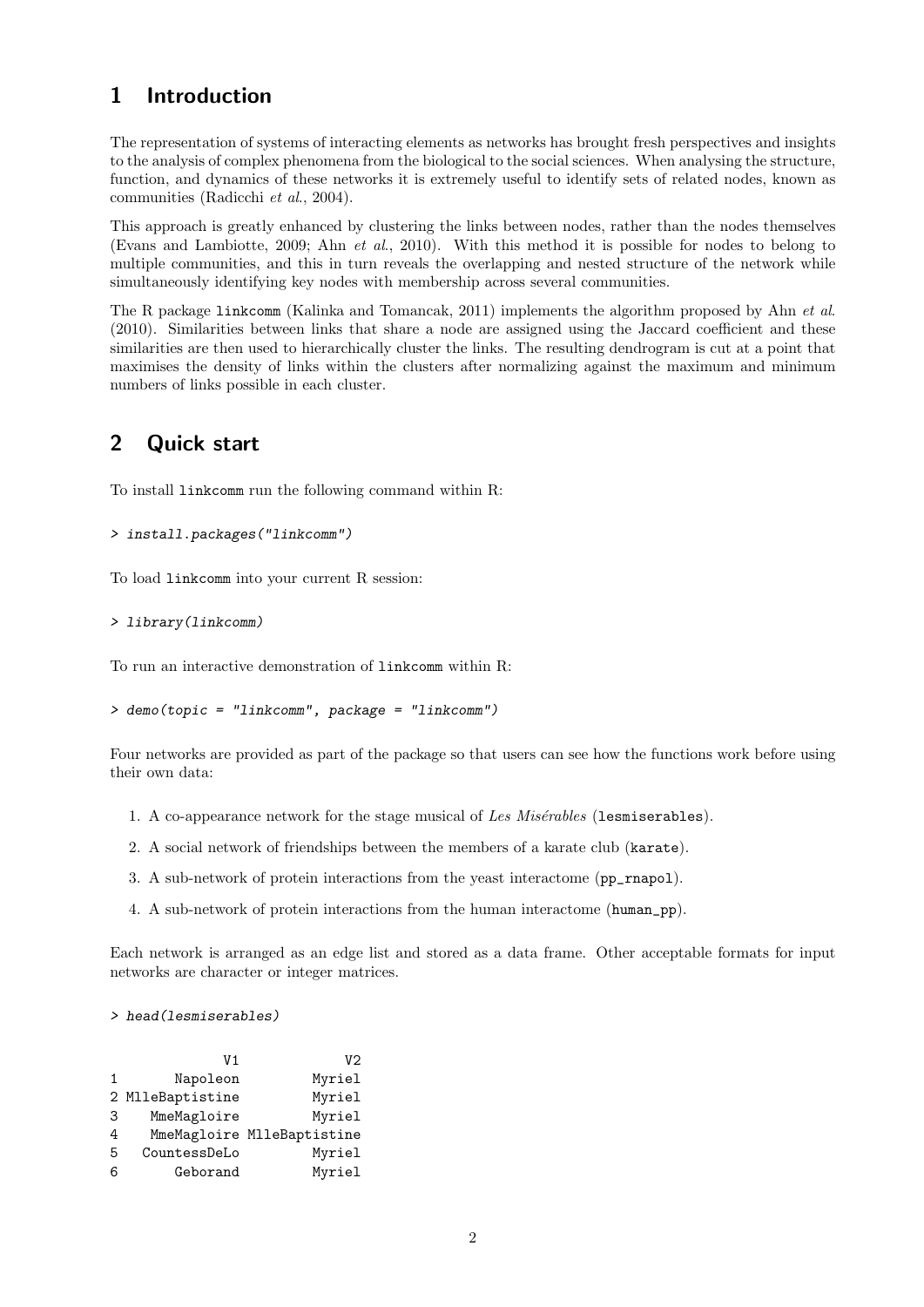## 3 Example session

To illustrate the package we will extract communities from a densely-connected sub-network from the yeast protein interactome (Yu et al., 2008). This sub-network includes 56 proteins and 449 interactions involved in transcription (see Ahn et al.  $(2010)$ , SI, p. 16). The network is undirected and unweighted (see section 3.4 for dealing with directed and weighted networks).

### 3.1 Extracting link communities

When extracting communities from a network, the input data must be arranged as a simple edge list.

```
> yeast_pp <- read.table("pp_rnapol.txt", header = FALSE)
> head(yeast_pp)
       V1 V2
1 YBR198C YGL112C
2 YCL010C YDR176W
3 YDR167W YML015C
4 YDR167W YML114C
5 YDR176W YDR448W
6 YDR190C YPL235W
```
In the above edge list, each row corresponds to an interaction between the elements in each of the columns. The interacting elements can be character names, as above, or integer numbers. We will extract link communities from this network using the "single" hierarchical clustering method, specified using the hcmethod argument (several clustering methods are available for networks that can be handled in the memory, see ?getLinkCommunities - the default is average).

```
> lc <- getLinkCommunities(yeast_pp, hcmethod = "single")
```

```
Removing loops...
Removing edge duplicates...
Calculating edge similarities for 449 edges... 100.00%
Hierarchical clustering of edges...
Calculating link densities... 100.00%
Partition density maximum height = 0.33333
Finishing up...4/4... 100%
Plotting...
Colouring dendrogram... 100%
```
The algorithm returns an object of class linkcomm and plots a summary of the results (Fig. 1). Included in this object are the communities that were extracted together with additional data required for plotting and further analysing the communities (see ?getLinkCommunities for the elements of the linkcomm object).

To view a summary of this object:

```
> print(lc)
```

```
*** Summary ***
Number of nodes = 56
Number of edges = 449
Number of communities = 11
Maximum partition density = 0.7960981
Number of nodes in largest cluster = 22
Directed: FALSE
Bi-partite: FALSE
Hclust method: single
```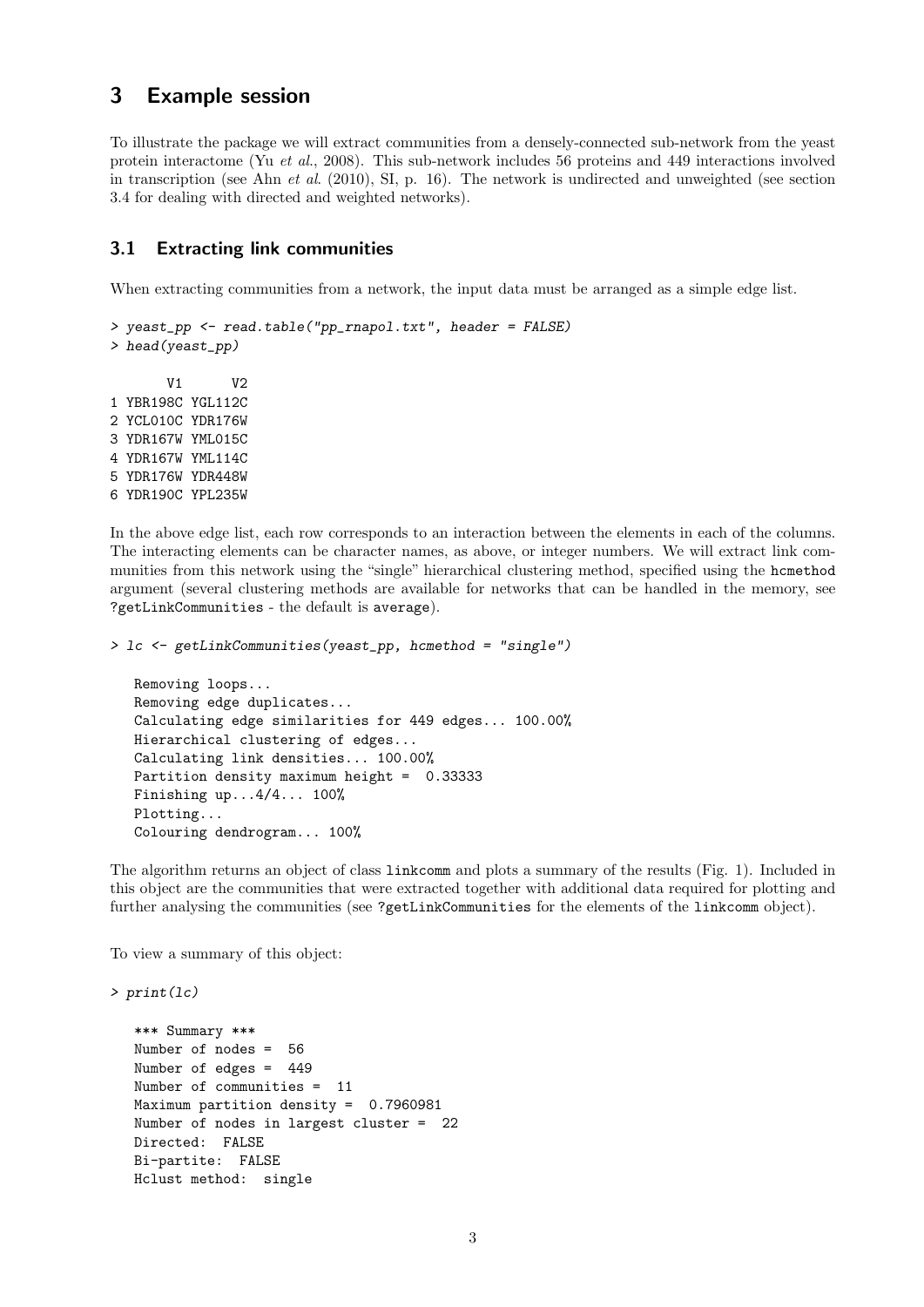### Link Communities Dendrogram



Figure 1: Example output from extracting link communities from a yeast protein interaction network involved in transcription.



Figure 2: Visualization of link communities using graphs. The panel on the left shows a Spencer circle layout (Spencer, 2010), while the panel on the right shows a Fruchterman-Reingold layout. In both graphs, we show only the nodes that belong to 3 or more communities. Numbers around the circumference of the circle refer to community IDs.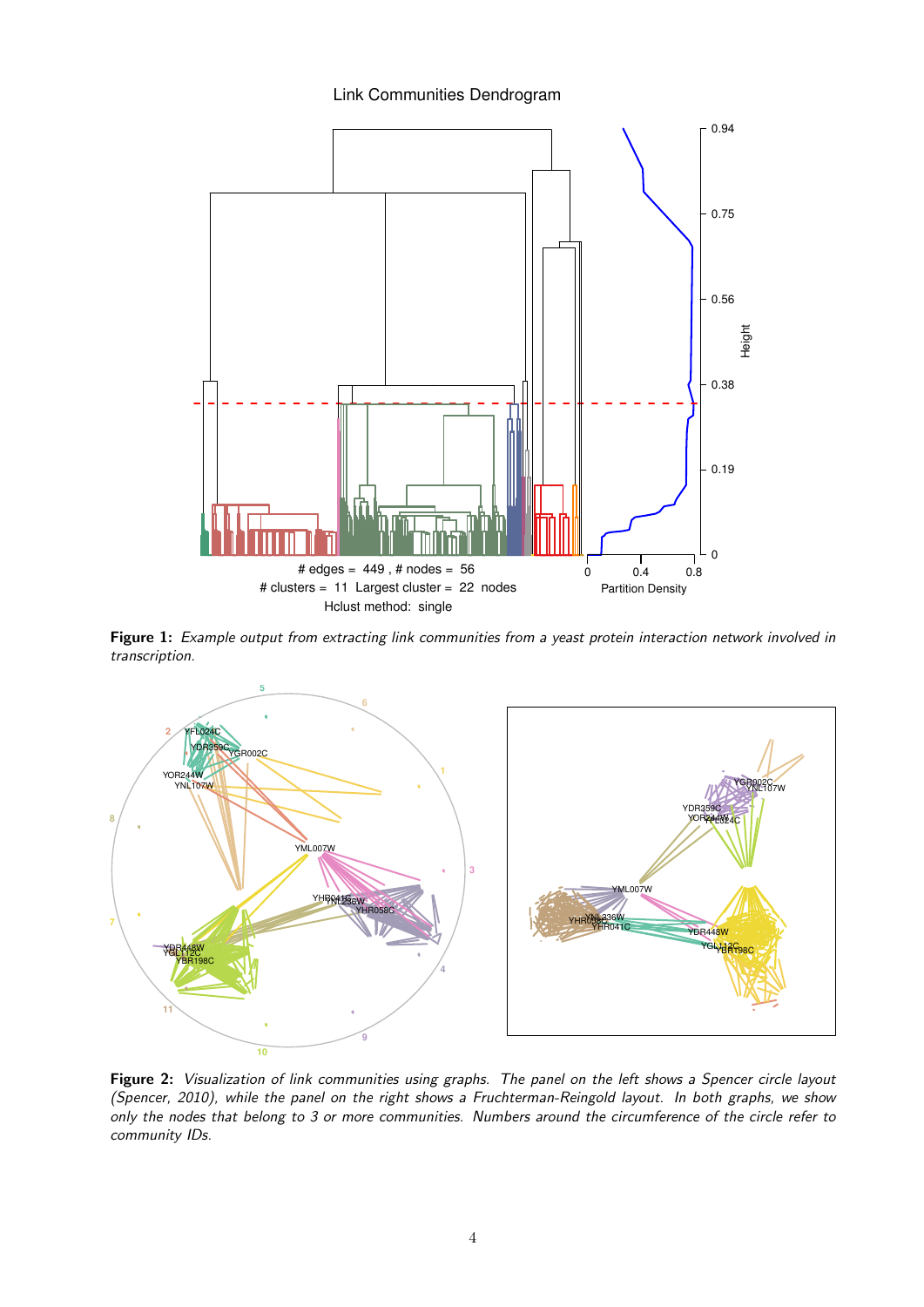

Figure 3: Visualization of link communities using node pies. The fraction of the total number of edges that a node has in each community is depicted using a pie chart.

### 3.2 Visualizing link communities

We can visualize link communities using coloured edges in a graph layout.

```
> plot(lc, type = "graph", layout = layout.fruchterman.reingold)
> plot(lc, type = "graph", layout = "spencer.circle")
```
To aid the visualization of key nodes we can limit the display of nodes using the shownodesin parameter. The following displays only the nodes that belong to 3 or more communities (Fig. 2):

 $> plot(lc, type = "graph", layout = "spencer.circle", shown codes in = 3)$ 

It's also possible to visualize node membership to different communities using node pies, in which the relative fraction of edges a node has in each community is depicted using a pie chart (Fig. 3):

> plot(lc, type = "graph", shownodesin = 2, node.pies = TRUE)

We can also visualize node community membership for the top-connected nodes using a community membership matrix (Fig. 4):

> plot(lc, type = "members")

We can also display a summary of the results of the link communities algorithm (Fig. 1):

> plot(lc, type = "summary")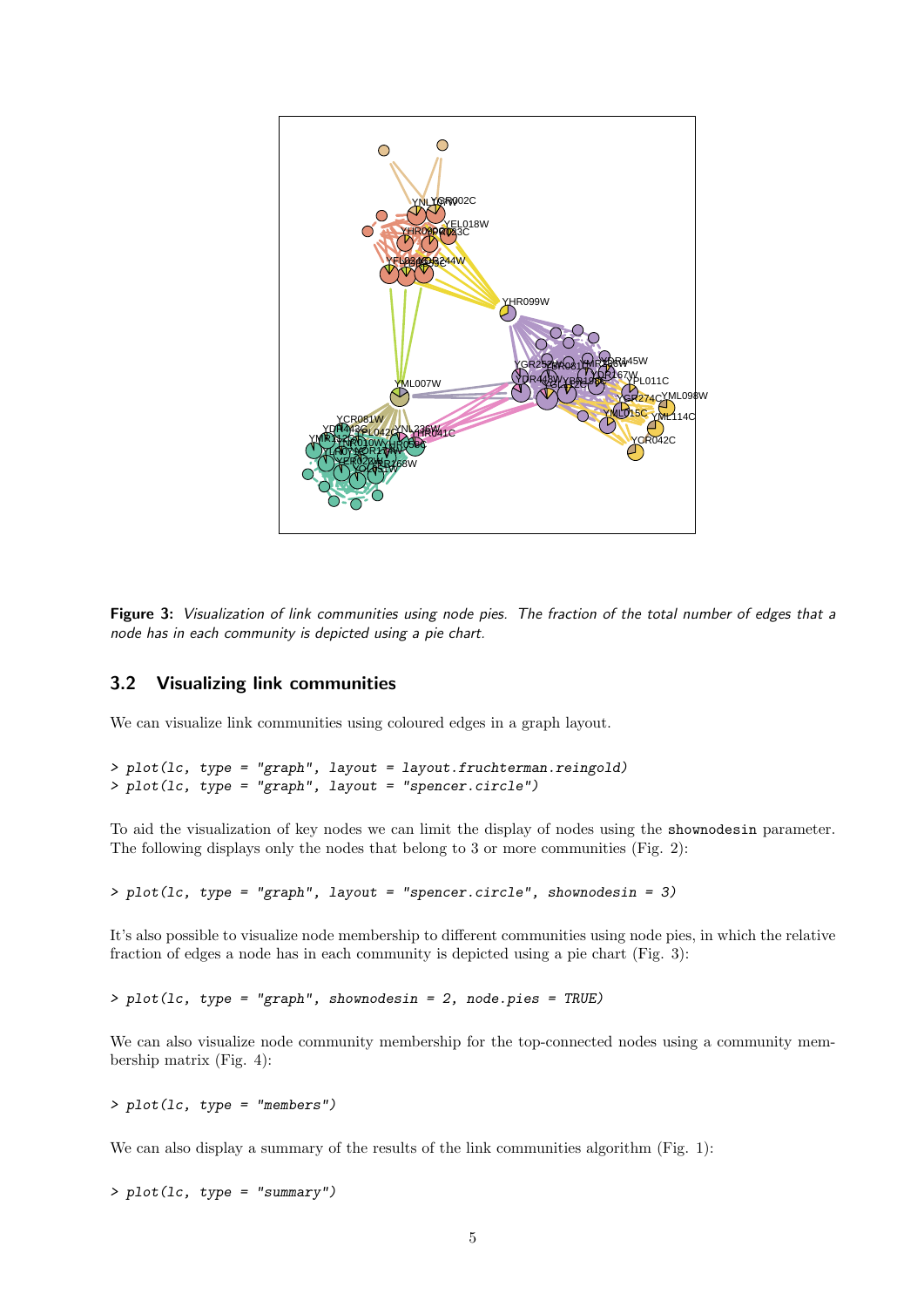Additionally, we can simply plot the dendrogram on its own with coloured community clusters:

> plot(lc, type = "dend")



Figure 4: Visualizing community membership for nodes that belong to the most communities. Colours indicate community-specific membership.

## 3.3 Analysing link communities

#### 3.3.1 Nested communities

Nodes can belong to multiple link communities, and so it is possible to discover sets of nodes that belong to a community that is entirely nested within a larger community of nodes:

```
> getAllNestedComm(lc)
```
> ge<br>\$`9` [1] 11

This result indicates that there is one nested community; the nodes in community 9 are entirely nested within the nodes of community 11. We can verify this by plotting these communities as a graph (Fig. 5):

```
> getNestedHierarchies(lc, clusid = 9)
```
or

```
> plot(lc, type = "graph", clusters = c(9,11))
```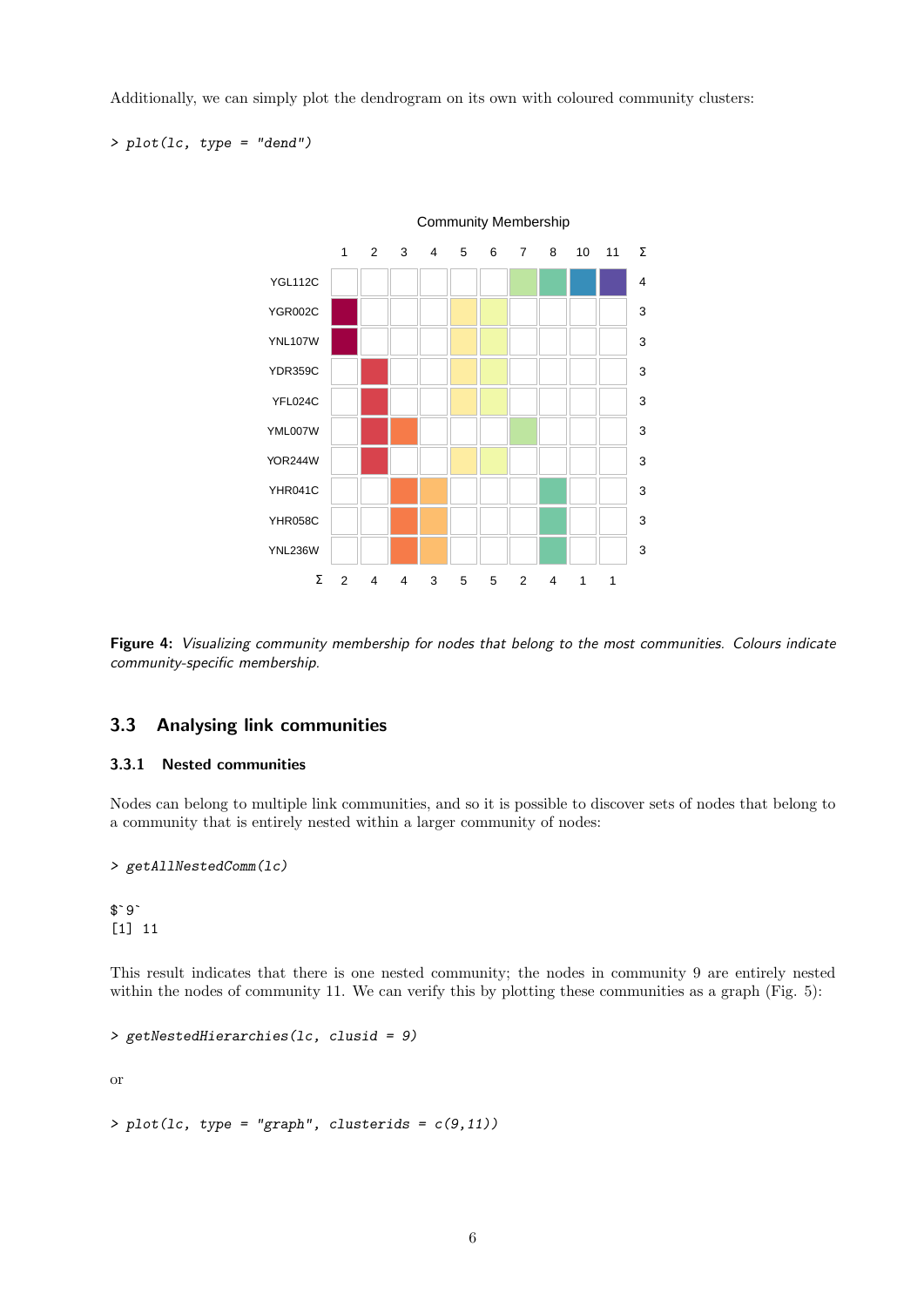

Figure 5: Nested community structure revealed by linkcomm. YML098W, YCR042C, and YML114C belong to both communities.

#### 3.3.2 Relationships between communities

We can also explore the relationships between communities based on the numbers of shared nodes. To do this we can hierarchically cluster the communities after scoring the pair-wise similarities between them using the Jaccard coefficient (based on the number of nodes that they share).

> cr <- getClusterRelatedness(lc, hcmethod = "ward")



Figure 6: Dendrograms showing, on the left, the similarity between link communities, and, on the right, clustering between these communities to produce 3 meta-communities.

This function returns a hierarchical clustering object of class "hclust" and plots the dendrogram (Fig. 6). After inspecting this dendrogram, we can select a height at which to cut the dendrogram and extract the resulting meta-communities.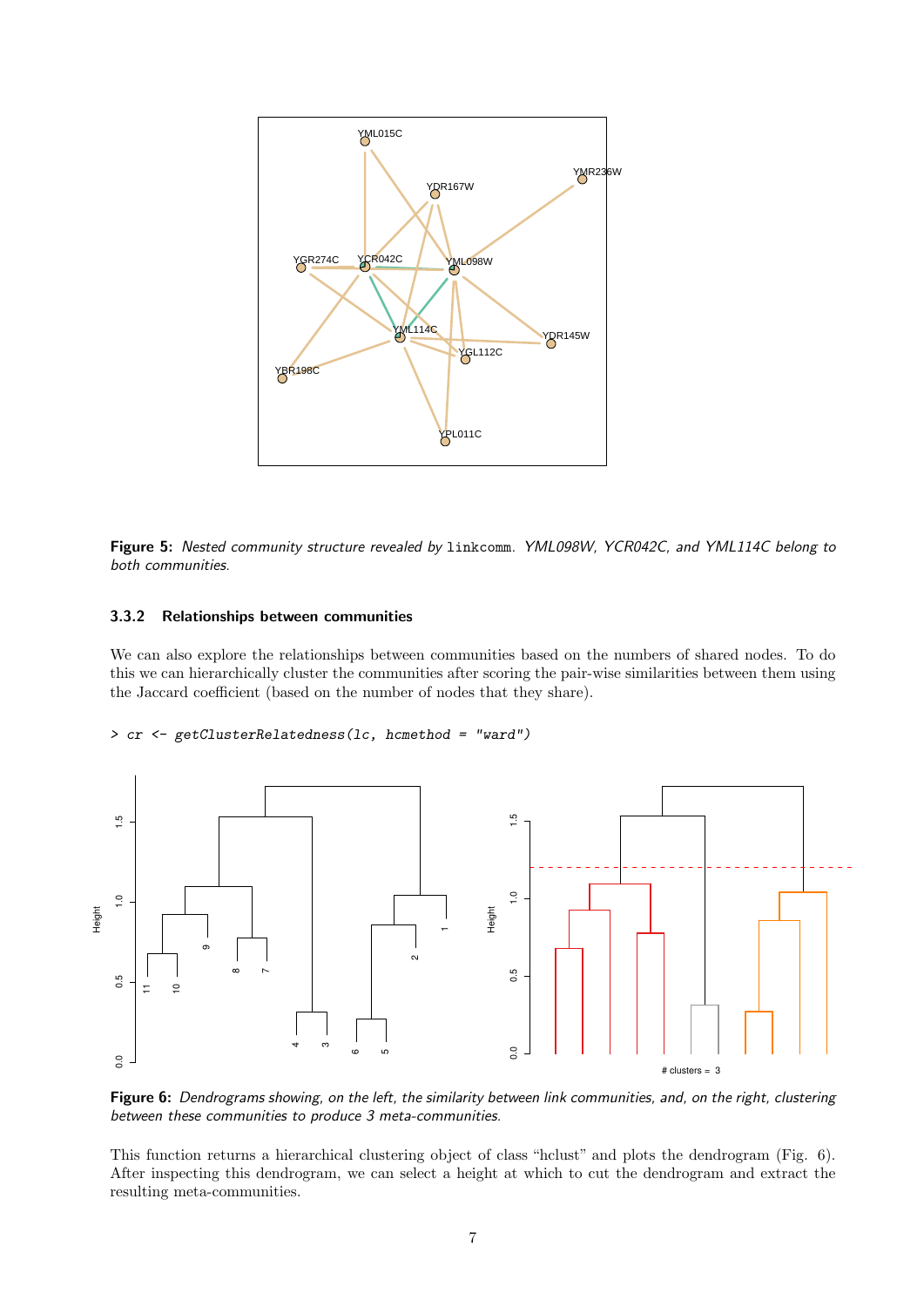```
> cutDendrogramAt(cr, cutat = 1.2)
[1]]
[1] 3 4
[[2]]
[1] 1 2 5 6
[[3]]
[1] 7 8 9 10 11
```
This returns the meta-communities (clusters of community IDs). Alternatively, we could have cut the dendrogram using the cutat option in the original clustering function, getClusterRelatedness. We can verify that these meta-communities make sense by inspecting the communities in the Spencer circle (Fig. 2). Note that nodes may still belong to multiple meta-communities.

When working with large networks, the algorithm will typically identify large numbers of link communities (hundreds or more), which can be difficult to handle. Therefore, it is useful to collapse these larger numbers of communities into smaller numbers of meta-communities. This can be achieved with the meta.communities() function, which utilises an algorithm to automatically identify clusters from a hierarchical clustering dendrogram (Langfelder et al, 2008):

```
>mc < - meta.communities(lc, hcmethod = "ward", deepSplit = 0)
```
Where the deepSplit argument, taking values from 0-4, indicates how fine-grained the clustering should be, with higher values producing more clusters. The function outputs an object of class linkcomm but with a smaller set of larger communities.

#### 3.3.3 Community centrality

In link communities, nodes may belong to several communities, and so it is possible to measure the importance of a node in a network based on the number of communities to which it belongs. To do this, we weight the membership of a node in a community by how distinct that community is from the other communities to which the same node belongs

$$
C_c(i) = \sum_{i \in j}^{N} \left( 1 - \frac{1}{m} \sum_{i \in j \cap k}^{m} S(j, k) \right),
$$
 (1)

where the main sum is over the N communities to which node i belongs, and  $S(i, k)$  refers to the similarity between community j and  $k$ , calculated as the Jaccard coefficient for the number of shared nodes between each community pair, and this is averaged over the  $m$  communities paired with community j and in which node i jointly belongs.

Nodes that belong to a lot of different communities will get the largest community centrality scores, whereas nodes that belong to overlapping, nested or few communities will get the lowest scores.

We can calculate this value for a set of nodes that have been assigned to link communities:

```
> cc <- getCommunityCentrality(lc)
```

```
> head(sort(cc, decreasing = TRUE))
```

```
YGL112C YML007W YDR448W YBR198C YHR041C YHR058C
4.313943 3.739496 3.487343 3.395000 3.012759 3.012759
```
Comparing against the unweighted community membership, we find differences: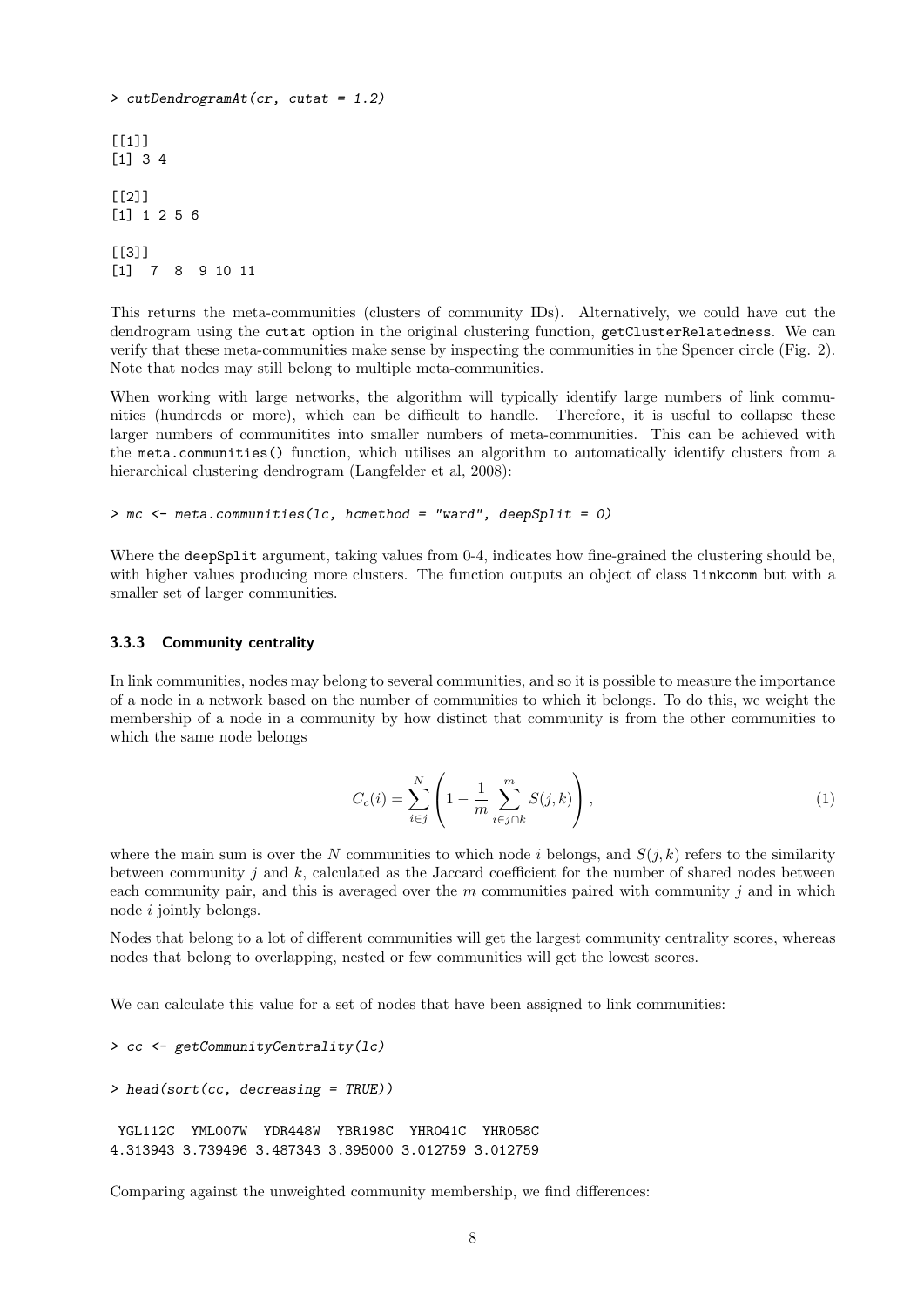```
> head(lc$numclusters)
YGL112C YGR002C YNL107W YDR359C YFL024C YML007W
    4 3 3 3 3 3
```
#### 3.3.4 Community modularity and connectedness

We can also calculate the modularity of communities - the relative number of links within the community versus links outside of the community - and its inverse, community connectedness. The modularity of community i can be written as

$$
M_i = \left(\frac{e_w(i)}{n_i(n_i - 1)/2}\right) \cdot \left(\frac{e_b(i)}{n_i \bar{d}}\right)^{-1},\tag{2}
$$

where  $e_w(i)$  and  $e_b(i)$  are the number of links within and without community i respectively,  $n_i$  is the number of nodes in community i, and  $\bar{d}$  is the average degree of nodes in the network.

We can calculate and plot the modularity of the communities in our network (Fig. 7):

```
> cm <- getCommunityConnectedness(lc, conn = "modularity")
> plot(lc, type = "commsumm", summary = "modularity")
```


Figure 7: The modularity of different link communities.

We can verify that these measures make sense by inspecting the communities in the Spencer circle (Fig. 2).

### 3.3.5 User-defined link communities

It is also possible for the user to extract link communities that are not defined by the maximisation of the link partition density. Instead, the user can inspect the clustering dendrogram and select a different height at which to extract communities: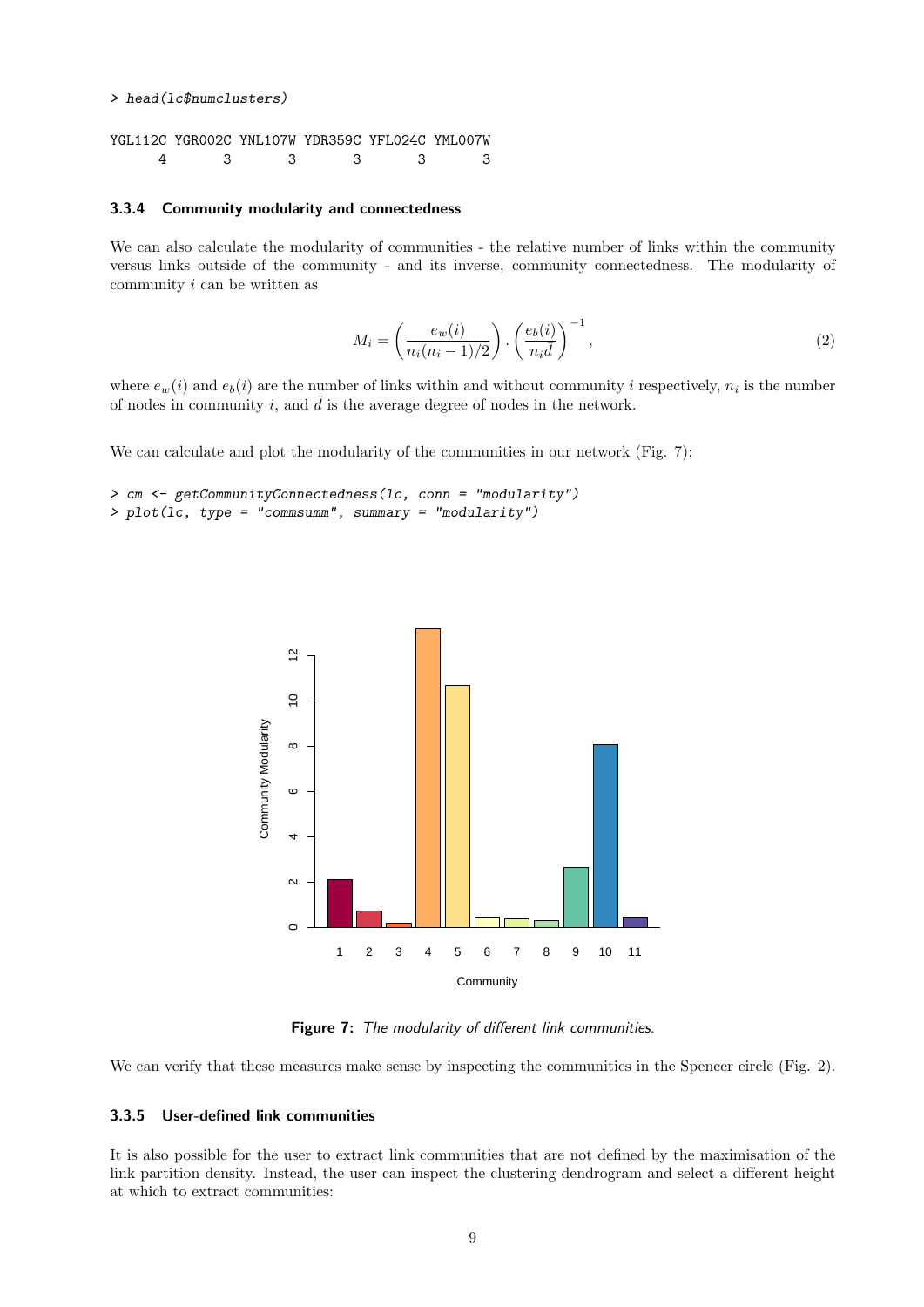> lc2 <- newLinkCommsAt(lc, cutat = 0.4)

Now the number and composition of the communities has changed, but we use the clustering method from the original clustering:

```
> print(lc2)
  *** Summary ***
  Number of nodes = 56
  Number of edges = 449
  Number of communities = 7
  Maximum partition density = 0.7960981
  Number of nodes in largest cluster = 25
  Directed: FALSE
  Bi-partite: FALSE
  Hclust method: single
```
#### 3.3.6 Community membership of nodes

We can extract the nodes from single or multiple communities:

```
> getNodesIn(lc, clusterids = c(4,5))
 [1] "YDR308C" "YER022W" "YGL127C" "YNR010W" "YBL093C" "YCR081W" "YDL005C"
 [8] "YDR443C" "YGR104C" "YHR041C" "YHR058C" "YLR071C" "YMR112C" "YNL236W"
[15] "YOL051W" "YOR174W" "YPL042C" "YPR168W" "YFL024C" "YDR359C" "YEL018W"
[22] "YGR002C" "YHR090C" "YJR082C" "YNL107W" "YNL136W" "YOR244W" "YPR023C"
```
We can also find nodes that are shared by sets of communities:

```
> get. shared.nodes(1c, comms = c(3,4))[1] "YER022W" "YCR081W" "YDR443C" "YHR041C" "YHR058C" "YLR071C" "YMR112C"
 [8] "YNL236W" "YNR010W" "YOL051W" "YOR174W" "YPL042C" "YPR168W"
```
### 3.4 Directed and weighted networks

When analysing directed networks, we need to specify that the network is directed, and/or choose a weight for links that share nodes yet are in the opposite orientation (the default value is 0.5):

```
> 1c <- getLinkCommunities(yeast_pp, directed = TRUE, dirweight = 0.8)
```
For weighted networks, the input data must be an edge list with an additional third column of numerical weights, for example:

> head(weighted)

| node1                     | node2 | weight                                        |
|---------------------------|-------|-----------------------------------------------|
| 1 FBgn0000575 FBgn0037290 |       | 0.5                                           |
| 2 FBgn0000575 FBgn0004880 |       | 0.5                                           |
|                           |       | 3 FBgn0000575 FBgn0037375 0.33333333333333333 |
| 4 FBgn0000575 FBgn0040281 |       | 0.25                                          |
|                           |       | 5 FBgn0000575 FBgn0035101 0.3333333333333333  |
| 6 FBgn0000575 FBgn0027111 |       | 0.4                                           |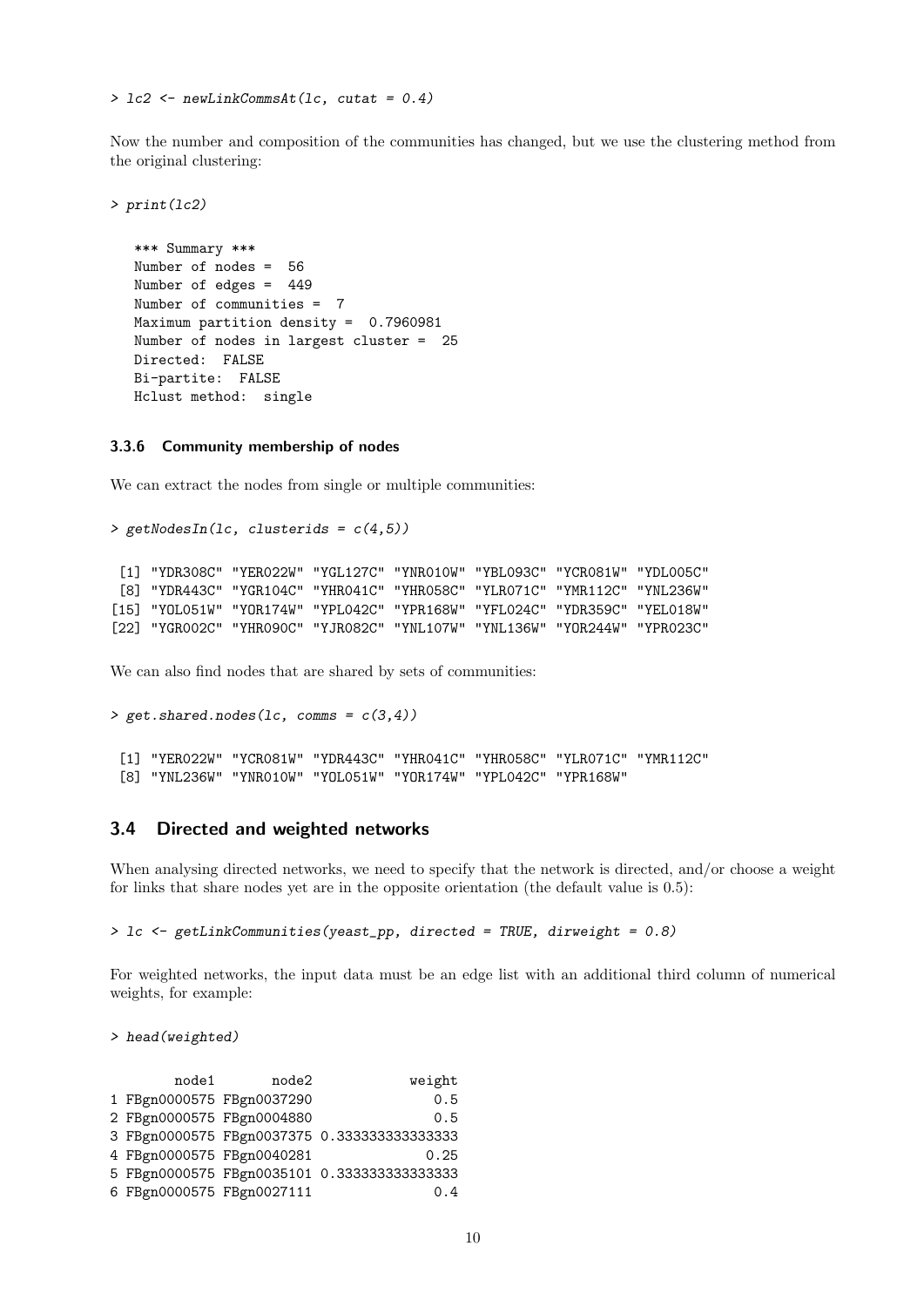For both directed and weighted networks, the algorithm will score the similarities between links that share a node using the Tanimoto coefficient:

$$
S(e_{ik}, e_{jk}) = \frac{\mathbf{a}_i \cdot \mathbf{a}_j}{|\mathbf{a}_i|^2 + |\mathbf{a}_j|^2 - \mathbf{a}_i \cdot \mathbf{a}_j},\tag{3}
$$

where  $a_i$  refers to a vector describing the weights of links between node i and the nodes in the first-order neighbourhoods of both nodes i and j (equal to 0 in the event of an absent link). For directed networks, links to nodes shared by both node i and j are given a user-defined weight below 1 if they are in the opposite orientation.

### 3.5 Handling large networks

The linkcomm package can handle networks of any size. To do so, the upper triangular dissimilarity matrix used by the hierarchical clustering algorithm is compressed and written to disk as a temporary file. This matrix is then read, modified, and re-written (by a compiled C++ function) as clustering proceeds until the file size is 0 bytes. The speed at which large networks are processed will depend on the power of the computer being used. The size of the file that holds the compressed matrix may also be very large, so hard disk space could be a limiting factor for extremely large networks. In these cases, the hierarchical clustering method will always be "single" to enhance performance.

We make no assumptions about the computer resources available to end users, and so we provide a parameter, edglim, which can be modified by the user and which determines the maximum permissible size of the input network in terms of links for it to be handled in memory - above this size the dissimilarity matrix will be handled on the disk. The default value is  $10<sup>4</sup>$  links, but this can be modified:

> lc <- getLinkCommunities(yeast\_pp, edglim = 10)

As a guide, a network with  $10^4$  links will require  $((10^4)^2)*8 = 800$  MB to be handled in an uncompressed format in the memory.

### 3.6 Exporting link communities to Cytoscape

Cytoscape is an open source platform for complex-network analysis and visualization  $<sup>1</sup>$ . We can export our</sup> link communities into an edge attribute file that can be imported into Cytoscape:

> linkcomm2cytoscape(lc, interaction = "pp", ea = "linkcomms.ea")

This will save an edge attribute file to "linkcomms.ea" in the current directory. Communities can also be exported to the Clust&See Cytoscape plug-in which can be used for visualizing and manipulating the clusters produced by various network clustering algorithms (Spinelli et al, 2013):

> linkcomm2clustnsee(lc, file = "temp.cns", network.name = "network")

This will save a Clust&See compatible file to the current directory.

<sup>1</sup>http://www.cytoscape.org/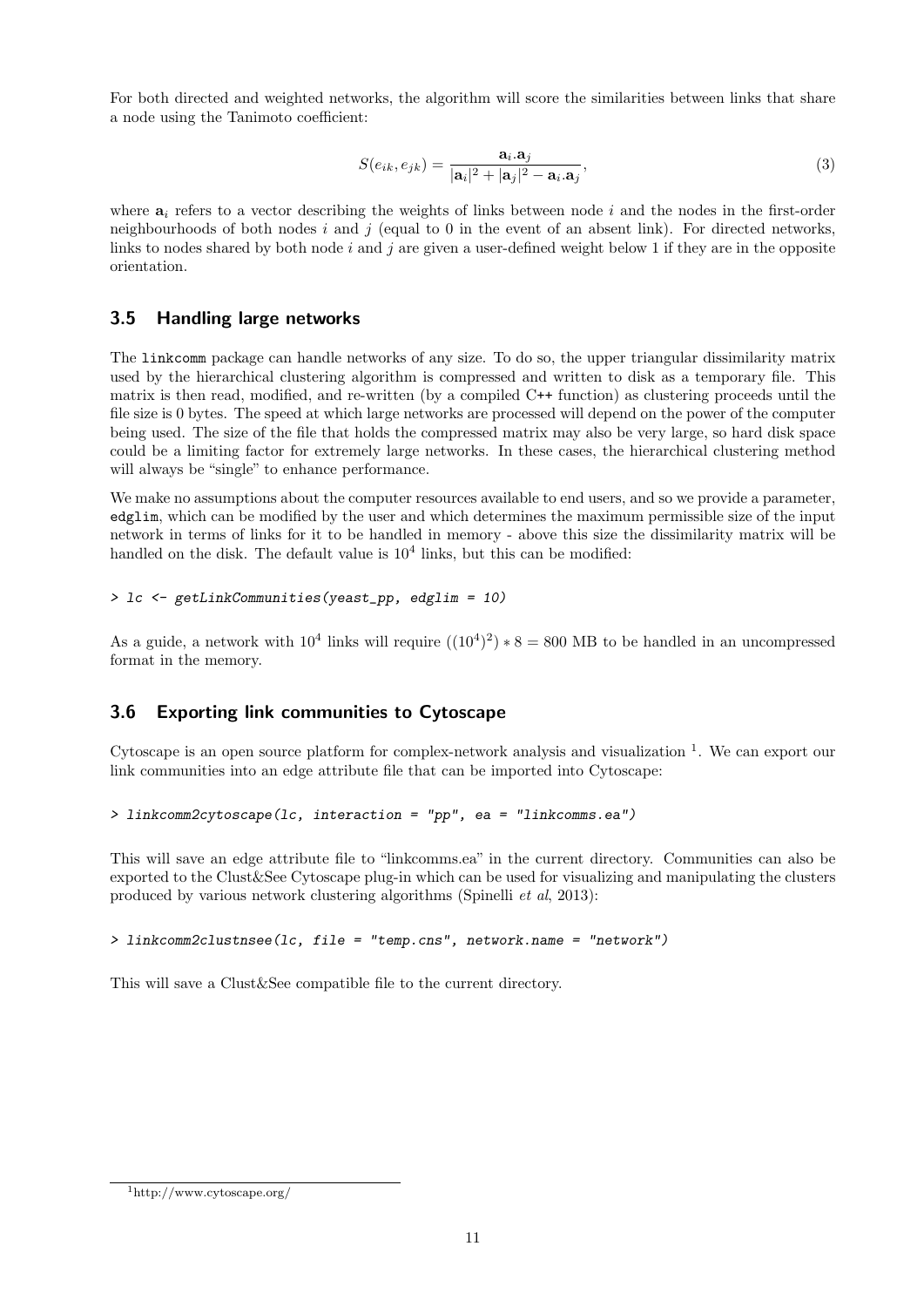## 4 Customizing network visualizations



Figure 8: Customized network visualizations.

While default network visualization styles are set in the package, full control of how networks are visualized is possible. To demonstrate this functionality, we will work with the co-appearance network of Les Misérables.

#### > lm <- getLinkCommunities(lesmiserables, plot = FALSE)

If we wish to visualize the link communities using node shapes and with an enlarged node size for a particular node (in this case "Valjean") then we can achieve this using the graph.feature function to generate a vector of node sizes which will be passed to the plot function (Fig. 8A). This function requires that the indices of the nodes or edges that are to be altered is provided together with the new values (features) and the values held by the rest of the nodes or edges in the network (default):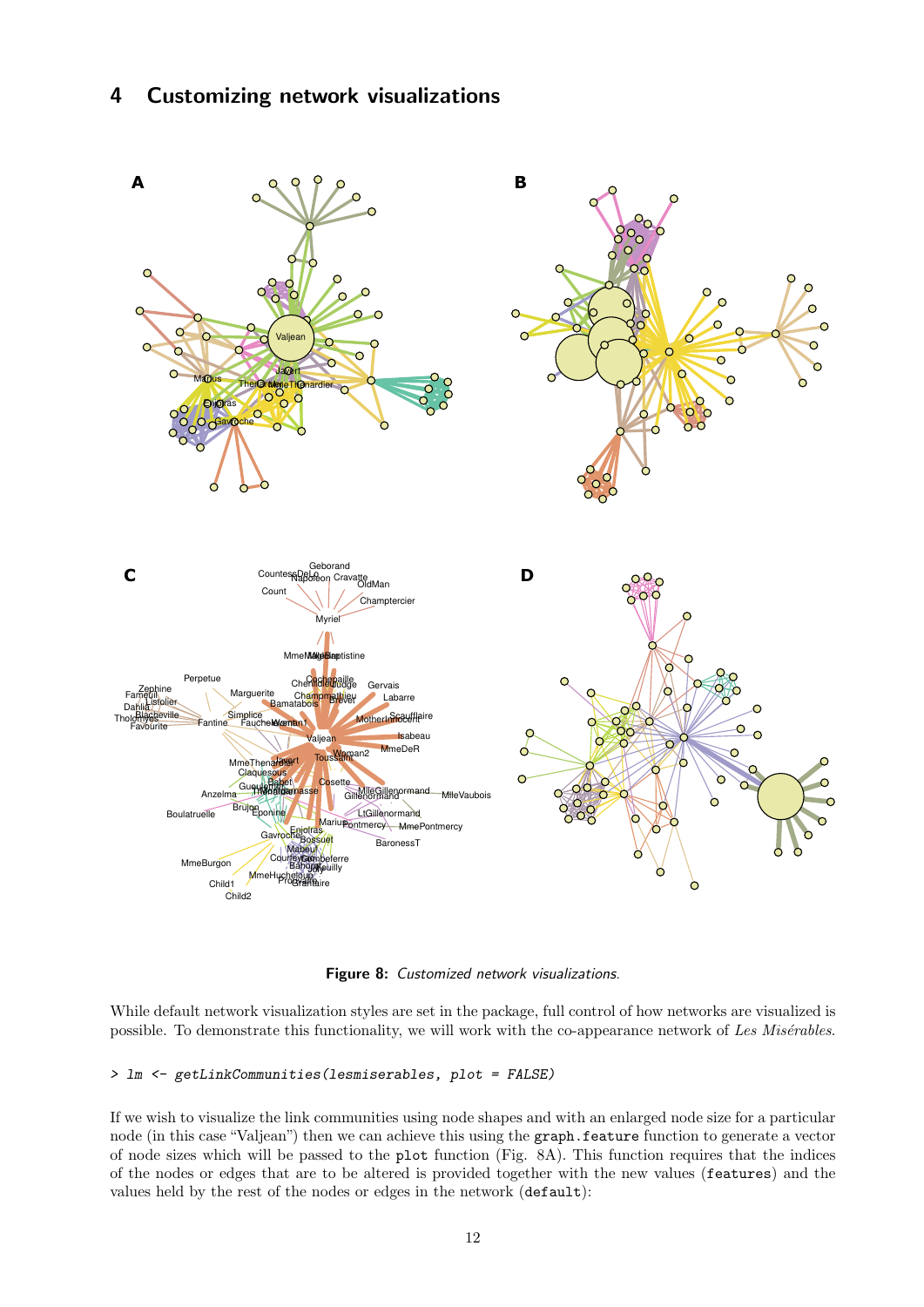```
> nf \leq graph.feature(lm, type = "nodes", indices = which(V(lm$igraph)$name == "Valjean"),
+ features = 30, default = 5)
> plot(1m, type = "graph", visible = nf, vshape = "circle", shownodesin = 4)
```
We may also plot larger nodes for all of the nodes belonging to a particular community or several communities. Here we enlarge the nodes belonging to community 1 using the getNodesIn function, and we drop node labels using the vlabel argument (Fig. 8B):

```
> nf <- graph.feature(lm, type = "nodes", indices = getNodesIn(lm, clusterids = 1,
+ type = "indices"), features = 30, default = 5)
> plot(lm, type = "graph", vsize = nf, vshape = "circle", vlabel = FALSE)
```
In addition, we may wish to make particular edges thicker. We can make all of the edges in community 14 thicker using the getEdgesIn function (Fig. 8C):

```
> ef \leq graph.feature(lm, type = "edges", indices = getEdgesIn(lm, clusterids = 14),
                      features = 5, default = 1)> plot(lm, type="graph", ewidth = ef)
```
We can also make the edges incident upon a particular node thicker. Here we make all of the edges incident upon "Myriel" thicker, and also make this node larger (Fig. 8D):

```
> ef \leq graph.feature(lm, type = "edges", indices = getEdgesIn(lm, nodes = "Myriel"),
+ features = 5, default = 1)
> nf <- graph.feature(lm, type = "nodes", indices = which(V(lm$igraph)$name == "Myriel"),
+ features = 30, default = 5)
> plot(lm, type = "graph", vsize = nf, ewidth = ef, vshape = "circle", vlabel = FALSE)
```
Several other options are available and are described in ?plotLinkCommGraph and also in ?igraph.plotting in the igraph R package.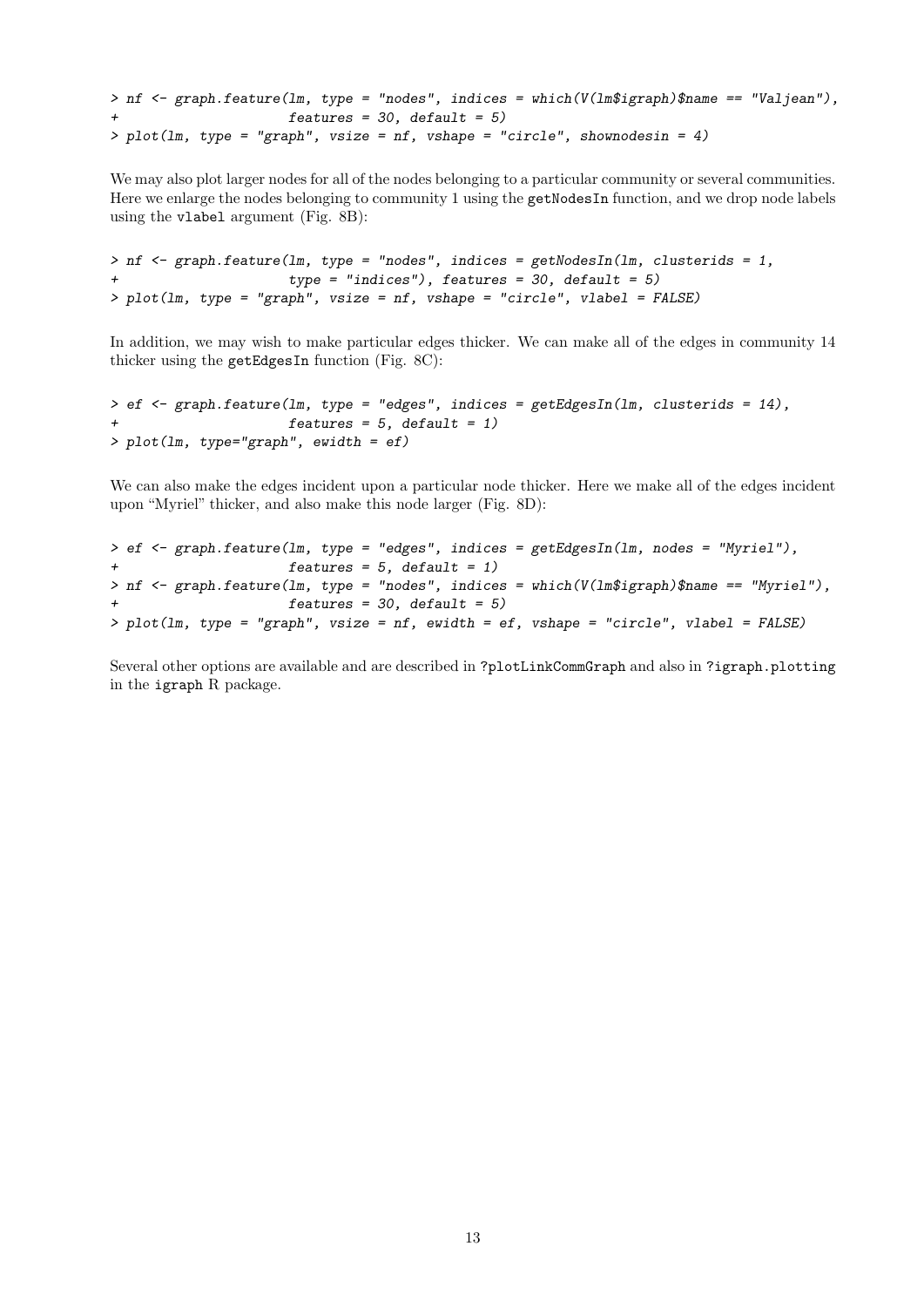## 5 Overlapping Cluster Generator (OCG)

Becker et al. (2012) developed the OCG algorithm to generate clusters of nodes that may belong to more than one cluster. The algorithm iteratively fuses clusters of nodes according to an overlapping extension of Newman's modularity measure until no further gains in overlapping modularity can be attained, thus producing a set of optimally overlapping clusters (Becker et al., 2012). This algorithm is integrated into linkcomm and in what follows we demonstrate how it can be used.

## 5.1 OCG clusters

OCG clusters can be extracted from networks arranged as an edge list, either directly from a file or from a data frame or matrix within R.

```
> oc <- getOCG.clusters(lesmiserables)
```

```
Calculating Initial class System....Done
Nb. of classes 43
Nb. of edges not within the classes 19
Number of initial classes 43
Running....
Remaining classes: None
Reading OCG data...
Extracting cluster sizes... 100%
```
The algorithm returns an object of class OCG. Contained within this object are the clusters together with all the information necessary for visualizing and analysing them further (see ?getOCG.clusters for the elements of the OCG object). A summary of this object can be printed to the screen:

> print(oc)

```
*** Summary ***
Number of nodes = 77
Number of edges = 254
Number of communities = 38
Number of nodes in largest cluster = 10
Modularity = 90407
Q = 0.6769
```
In the OCG algorithm, nodes and not edges belong to communities, and these can be visualized by depicting node community membership according to the number of edges a node shares within each community (see Figure 9):

> plot(oc, type = "graph", shownodesin = 7, scale.vertices = 0.1)

The option scale.vertices allows us to increase the size of nodes by a specified fraction for each additional community to which it belongs. By setting this to NULL, all nodes will be the same size (see ?plotOCGraph for all the options available for visualizing OCG clusters).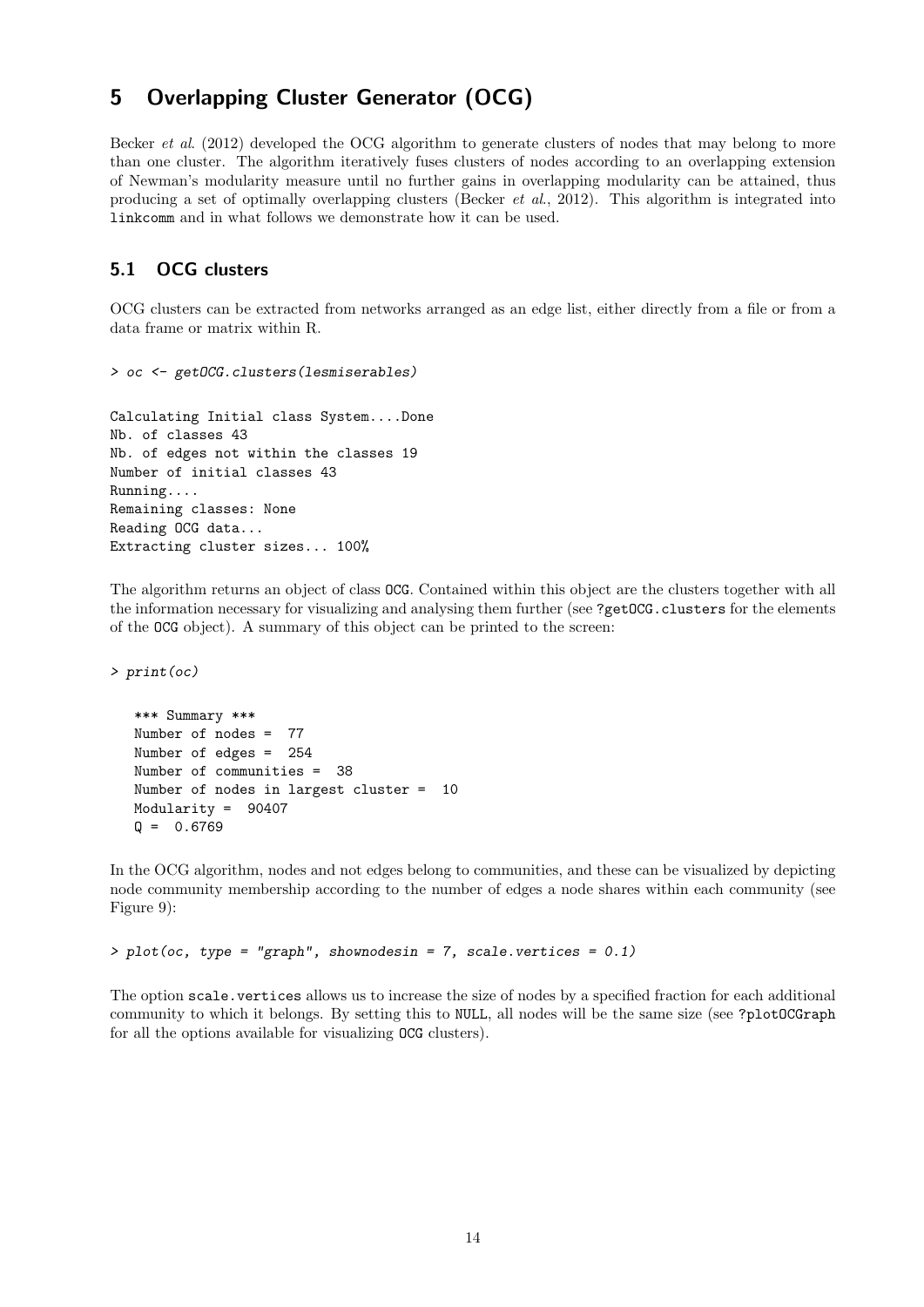

Figure 9: Visualizing OCG clusters.